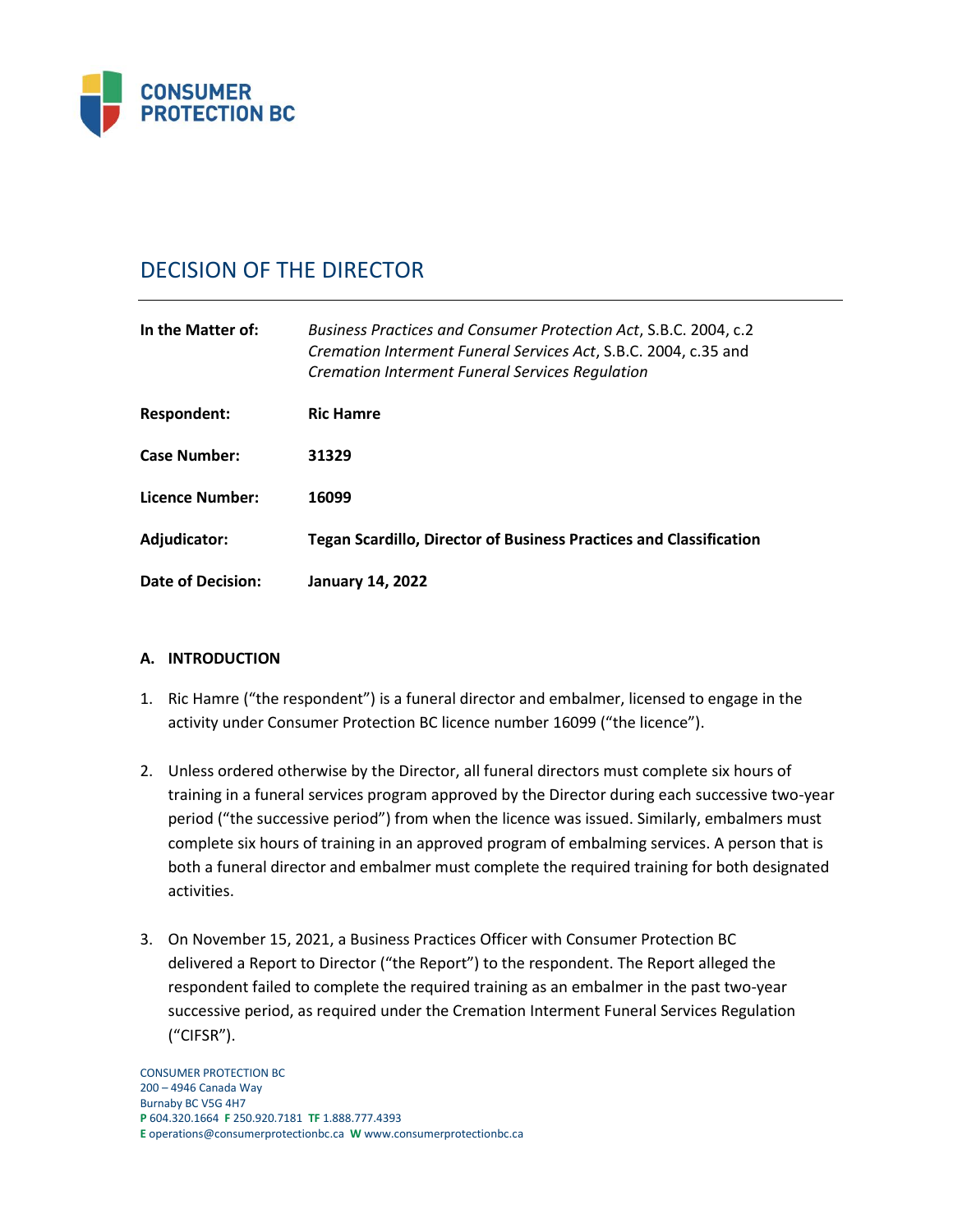Ric Hamre– January 2022 Determination Page 2 of 10

4. I have been delegated the authority of the Director to decide if a contravention to the legislation has taken place and what consequences, if any, should flow from a confirmed contravention.

## **B. OPPORTUNITY TO BE HEARD**

- 5. Prior to an action being taken under the *Business Practices and Consumer Protection Act*  ("BPCPA") and the *Cremation Interment and Funeral Services Act* ("CIFSA"), the person subject to the action must be provided with an opportunity to be heard.
- 6. An opportunity to be heard notice ("the notice") was emailed to the respondent on November 15, 2021. It provided the respondent with the opportunity to submit a written reply to the Report by November 29, 2021. This date was later extended to December 7, 2021, upon request of the respondent. The notice indicated after the opportunity to respond was completed, a decision maker for Consumer Protection BC would determine whether the alleged violation(s) occurred. Possible licensing and enforcement consequences for a confirmed contravention were described in the notice.
- 7. The respondent provided a written response to the notice on December 7, 2021.
- 8. I conclude the requirement for providing an opportunity to be heard has been completed.

# **C. ALLEGED CONTRAVENTION(S)**

- 9. The Report advances the following allegation(s):
	- 1. The respondent contravened CIFSR section 38(1)(b) by failing to complete the minimum required six hours of training in a program of embalming services approved by the Director during the past two-year successive period commencing on the date the respondent was first issued an embalmer licence.

#### **D. LEGISLATION**

10. The legislation relevant to the alleged contravention is contained in the CIFSR:

#### *Continuing education*

*38 (1)A person licensed as a funeral director, embalmer or both must complete a minimum of (a) 6 hours of training in a program of funeral services that is approved by the director, if licensed as a funeral director,*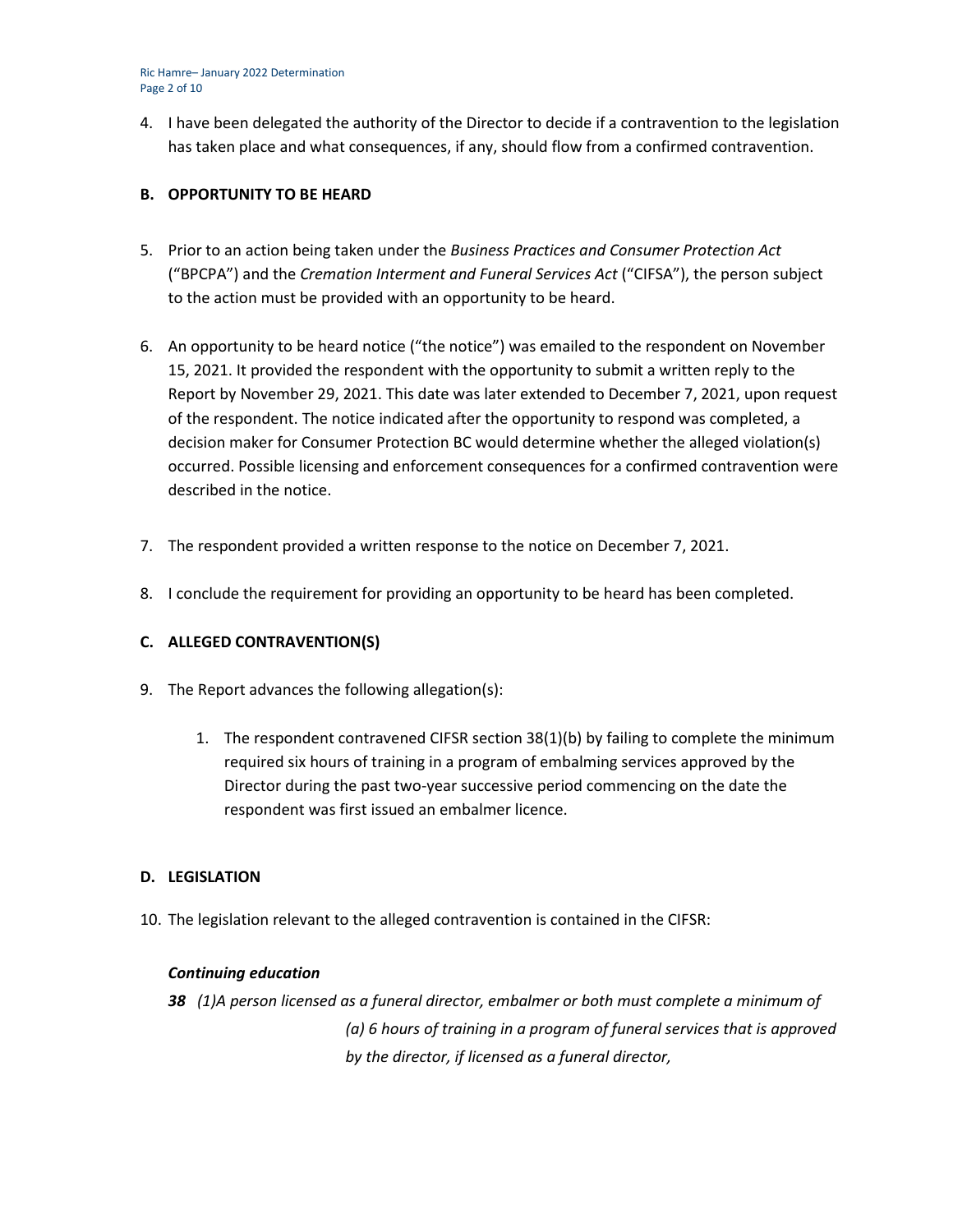*(b) 6 hours of training in a program of embalming that is approved by the director, if licensed as an embalmer,*

*during each successive two-year period where the first two-year period commences on the date the person first received their licence to act as a funeral director or an embalmer or both in the Province.*

*(2) Despite subsection (1), the director may at any time require a funeral director or embalmer to take additional training in a program of funeral services education or embalming.*

# **E. EVIDENCE**

- 11. I have reviewed the Report and the respondent's written reply in their entirety. I limit my comments to only the parts of the evidence necessary to give context to my decision.
- 12. The respondent was first issued the licence on September 15, 1999, to act and hold themselves out as a funeral director and embalmer. I note here that the Report incorrected stated the respondent's initial license date was September 15, 2021. This date should have read September 15, 1999. This error does not affect the outcome of this decision.
- 13. The most recent successive two-year period from when the respondent was first issued the licence commenced September 15, 2019 to September 15, 2021.
- 14. On July 20, 2020, Consumer Protection BC emailed all licensed funeral directors and embalmers providing information about changes being made to share the status of individual continuing education training requirements. The communication provided a reminder that it is the responsibility of the funeral director and embalmer to ensure course completion documentation is submitted to Consumer Protection to receive credit for completion. It was also noted in the communication that funeral directors and embalmers would receive a status report every six months as a reminder of credits completed and how many credits remained due.
- 15. On July 21, 2020, the respondent was sent an email from Consumer Protection BC that showed the respondent had not completed any credits for embalming services or funeral services in the current two-year successive period. The communication noted the required education credits were due on "9/15/2021".
- 16. On August  $5<sup>th</sup>$ , 2021, the respondent was sent an email from Consumer Protection BC which stated the respondent had 6 funeral director and 6 embalmer credits due by September 15, 2021.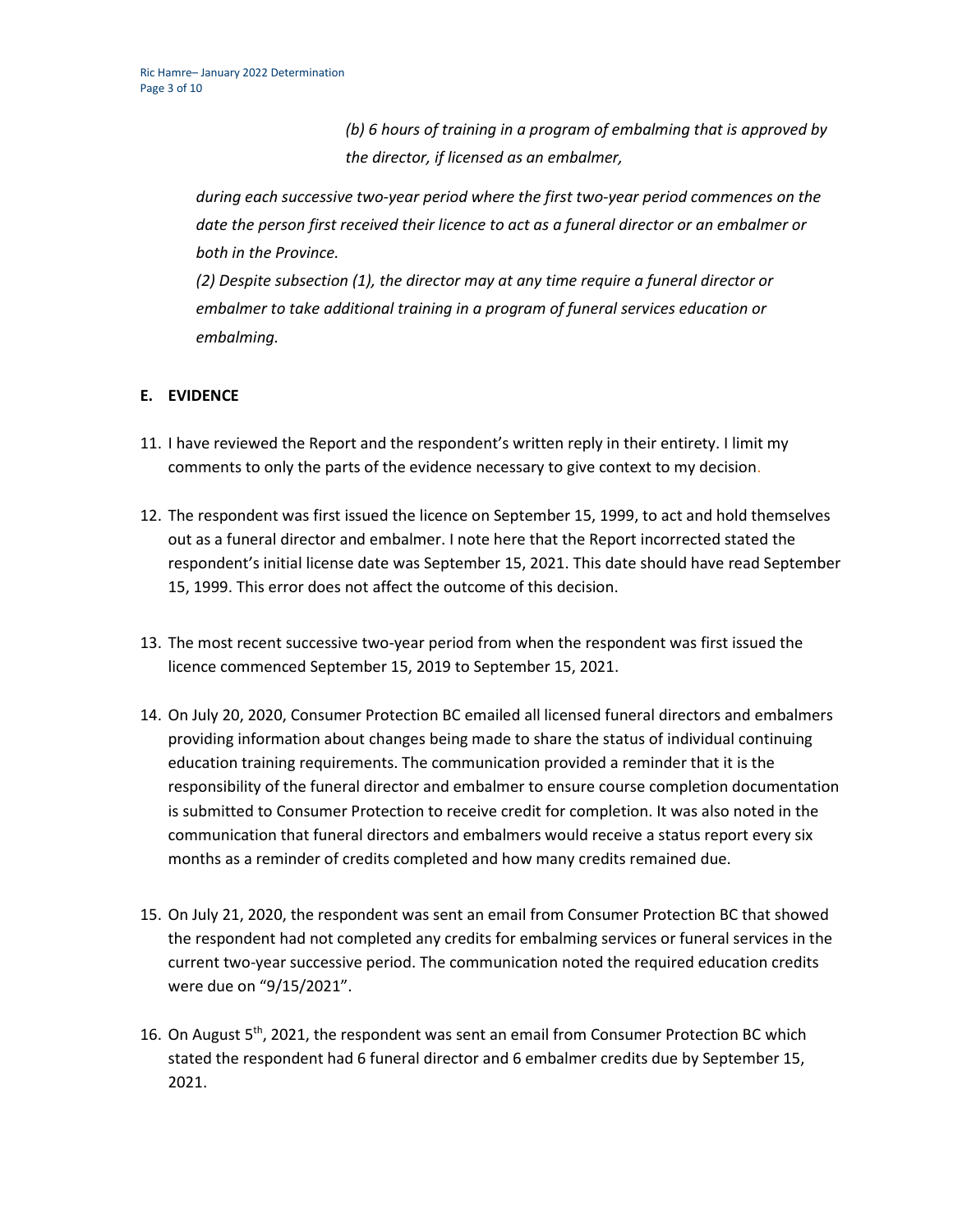- 17. On August 11, 2021, Consumer Protection BC received records showing the respondent had completed 6 credits in a program of funeral services and 2 credits in a program of embalming services (courses completed June 8-9, 2021).
- 18. Before the end of the two-year successive period (September 15, 2019 to September 15 2021), Consumer Protection BC did not receive any records showing the respondent had completed the remaining 4 credits in a program of embalming services.
- 19. The Report to Director was emailed to the respondent on November 15, 2021.
- 20. On December  $7<sup>th</sup>$ , 2021, the respondent provided a response to the report.
- 21. The response stated: "*I have submitted today two certificates for a total of 5 credits today."*
- 22. The certificates submitted to Consumer Protection BC on December  $7<sup>th</sup>$  show the respondent completed a course on November 23, 2021 (2 credits) and December 6, 2021 (3 credits) in programs of embalming services.
- 23. The response stated: *"I am down to a part time amount of work… I was not at the office very much in September or October*."
- 24. The respondent also indicated they had recently returned from being out of country for 5 weeks.

# **F. ANALYSIS**

- 25. The continuing education requirements for licensed funeral directors and embalmers apply regardless of the amount of time the licensee spends working as a funeral director or embalmer.
- 26. The evidence clearly establishes in the last two-year successive period of September 15, 2019 to September 15, 2021, the respondent was required to complete a minimum of six hours in an approved program of embalming services. The responded did not complete the required training before the end of the last two-year successive period; therefore, I find the respondent contravened CIFSR section 38(1)(b).

#### **G. DUE DIGILENCE**

27. The respondent is entitled to the complete defence of due diligence against the allegation if they show that all reasonable steps were taken to *prevent* the contravention from happening.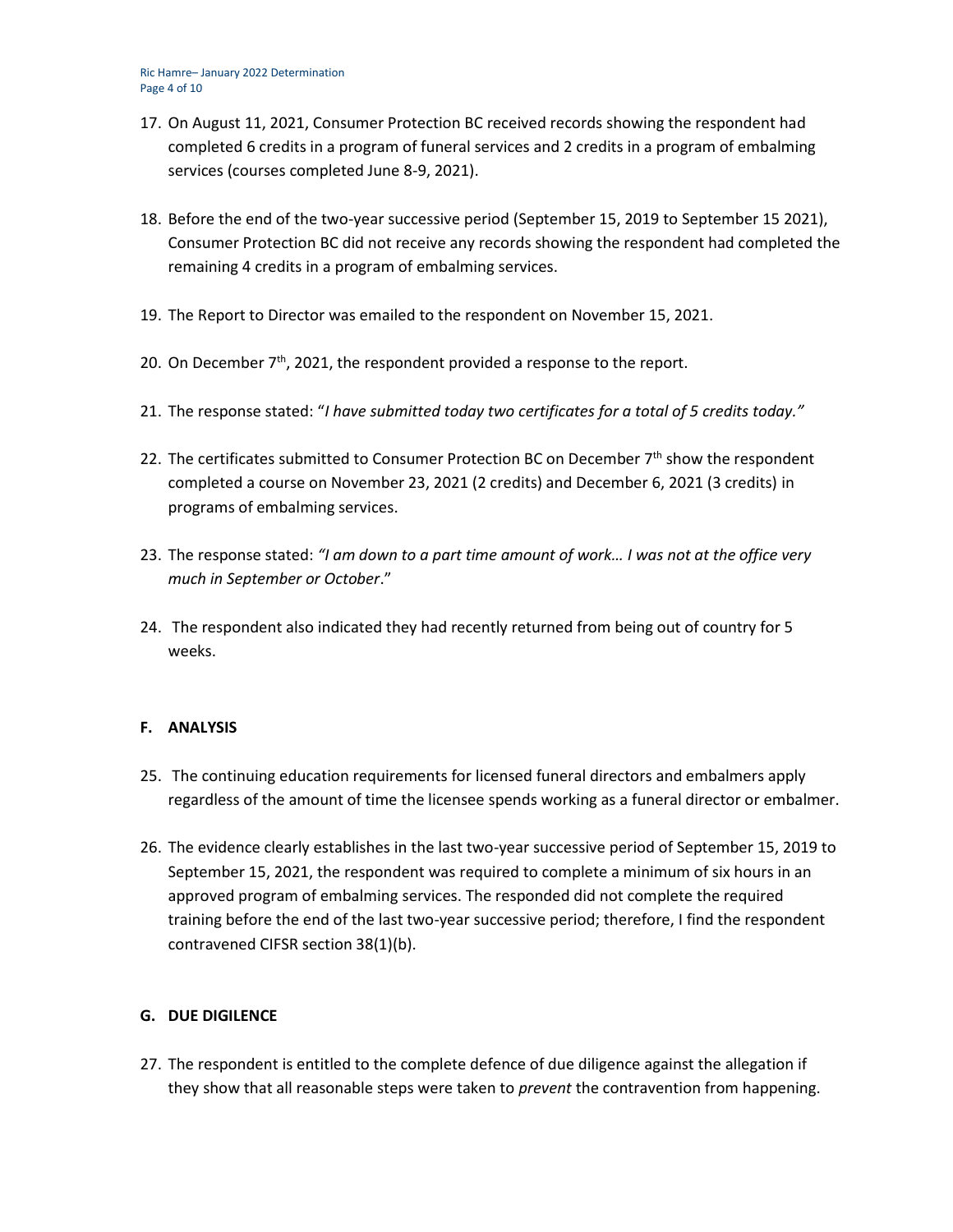The onus is on the respondent to establish this defence. I was not presented with any evidence to show due diligence by the respondent.

# **H. CONCLUSION**

28. I conclude the respondent contravened CIFSR section 38(1)(b) by failing to complete the minimum required six hours of training in a program of embalming services approved by the Director during the past two-year successive period (September 15, 2019, to September 15, 2021) from when the licence was first issued.

## **I. LICENSING AND ENFORCEMENT ACTION**

- 29. As the Director determining that a contravention has occurred, I may take one or more of the following actions:
	- suspend, cancel a license and/or impose conditions on a license (BPCPA section 146 and CIFSA section 55(3);
	- accept an undertaking on terms I consider appropriate (BPCPA section 154 and CIFSA section 56(2)(b);
	- issue a compliance order to take specified further corrective action, and to repay Consumer Protection BC costs of this inspection and any associated legal costs (BPCPA section  $155(4)(c)(d)$  and CIFSA section 56(2)(c);
	- impose an administrative penalty of up to \$5,000 on an individual (BPCPA section 164-165) BPCPA and CIFSA section 58)

#### **Compliance Order**

- 30. Education requirements are in place to ensure funeral directors and embalmers stay up to date and expand in their level of skill and knowledge to perform the functions of the profession. I exercise my authority under BPCPA section 155(4)(c) and CIFSA 56(2)(c) to order that the 5 credits completed by the respondent on November  $23<sup>rd</sup>$  and December 6, 2021, be applied to the 2019 – 2021 period to satisfy the requirements for that period. (As course credits for one course cannot be split between two periods, all five credits will be applied to the 2019 – 2021 period.) For clarity, the respondent must still complete a minimum of 6 hours of approved training in a program of funeral services and a minimum of 6 hours of approved training in a program of embalming services during the current successive period of 2021 - 2023. The precise terms are described in the Compliance Order attached to this decision.
- 31. I also exercise my authority under BPCPA section 155(4)(d) and CIFSA section 56(2)(c) to require the respondent reimburse Consumer Protection BC *partial* inspection costs associated with preparing the Report in the amount of \$150.00. Details of payment are described in the attached Compliance Order.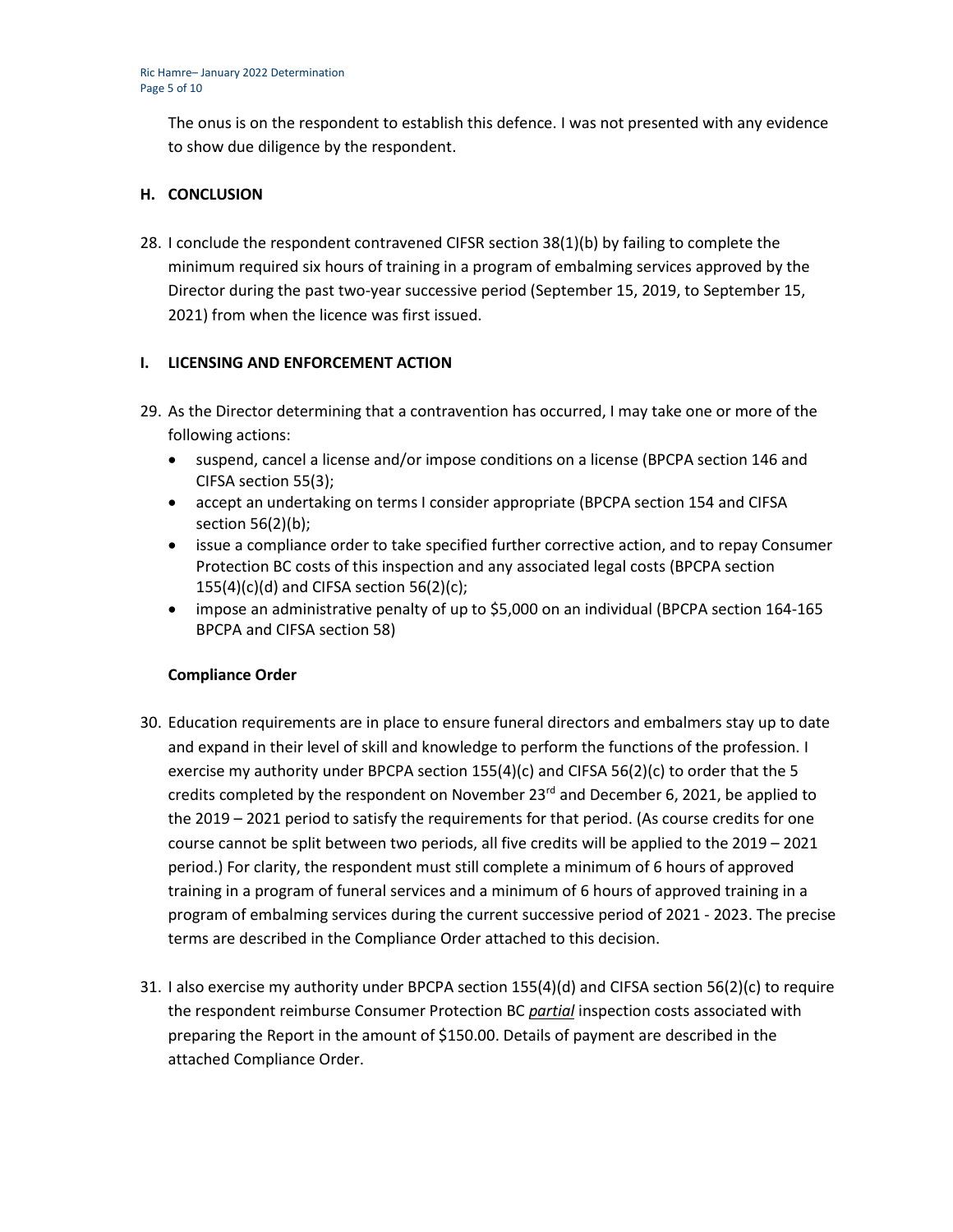#### **Administrative Penalty**

- 32. As per CIFSA section 58(1), an administrative monetary penalty ("AMP") may be imposed where a person contravenes a prescribed provision of the CIFSR. A contravention to CIFSA section 38(1)(a) and/or 38(1)(b) is prescribed by the Administrative Penalties Regulation and may, therefore, attract an AMP.
- 33. BPCPA section 164(2) and CIFSA section 58(3) set out the following factors that must be considered before imposing an AMP:
	- (a) previous enforcement actions for contraventions of a similar nature by the respondent
	- (b) the gravity and magnitude of the contravention
	- (c) the extent of the harm to others resulting from the contravention
	- (d) whether the contravention was repeated or continuous
	- (e) whether the contravention was deliberate
	- (f) any economic benefit derived by the person from the contravention
	- (g) the person's efforts to correct the contravention
- 34. For the contravention at issue, I consider all these factors to decide whether an AMP should be imposed. If imposing an AMP, to determine the *amount* that should be imposed, I consider the BPCPA section 164(2) and CIFSA section 58(3) factors together with the Consumer Protection BC policy, "Calculation of Administrative Monetary Penalties Policy and Procedures" (the "Policy"). The Policy model and rationale are discussed below.
- 35. The Policy, normally applied by Consumer Protection BC, sets out how the AMP amount is calculated, starting with a base penalty amount. The Policy helps to ensure calculations of AMP amounts are consistent, transparent, flexible, and proportionate to the contraventions at issue, and that suppliers subject to AMPs know how Consumer Protection BC interprets the BPCPA and CIFSA and analyses the criteria determining AMP amounts. Consumer Protection BC has developed the Policy from its experience and expertise in providing consumer protection services, and from its mandate to administer the BPCPA and CIFSA in the public interest.
- 36. According to the Policy, contraventions for which AMPs are imposed are first categorized into Type A, Type B, or Type C, as set out in the Appendix. Consumer Protection BC makes these assignments based on its purposes and experience in delivering consumer protection services in the public interest, and the consideration of two factors: (1) the inherent severity of harm specific to the contravention, and (2) the probability that a person will experience harm from the contravention.
- 37. After categorization of the contravention, the decision maker considers a set of "adjustment factors" laid out in the Policy. These "adjustment factors" are based on section 164 (2), plus one additional criterion consistent with the legislation. The Policy requires the decision maker to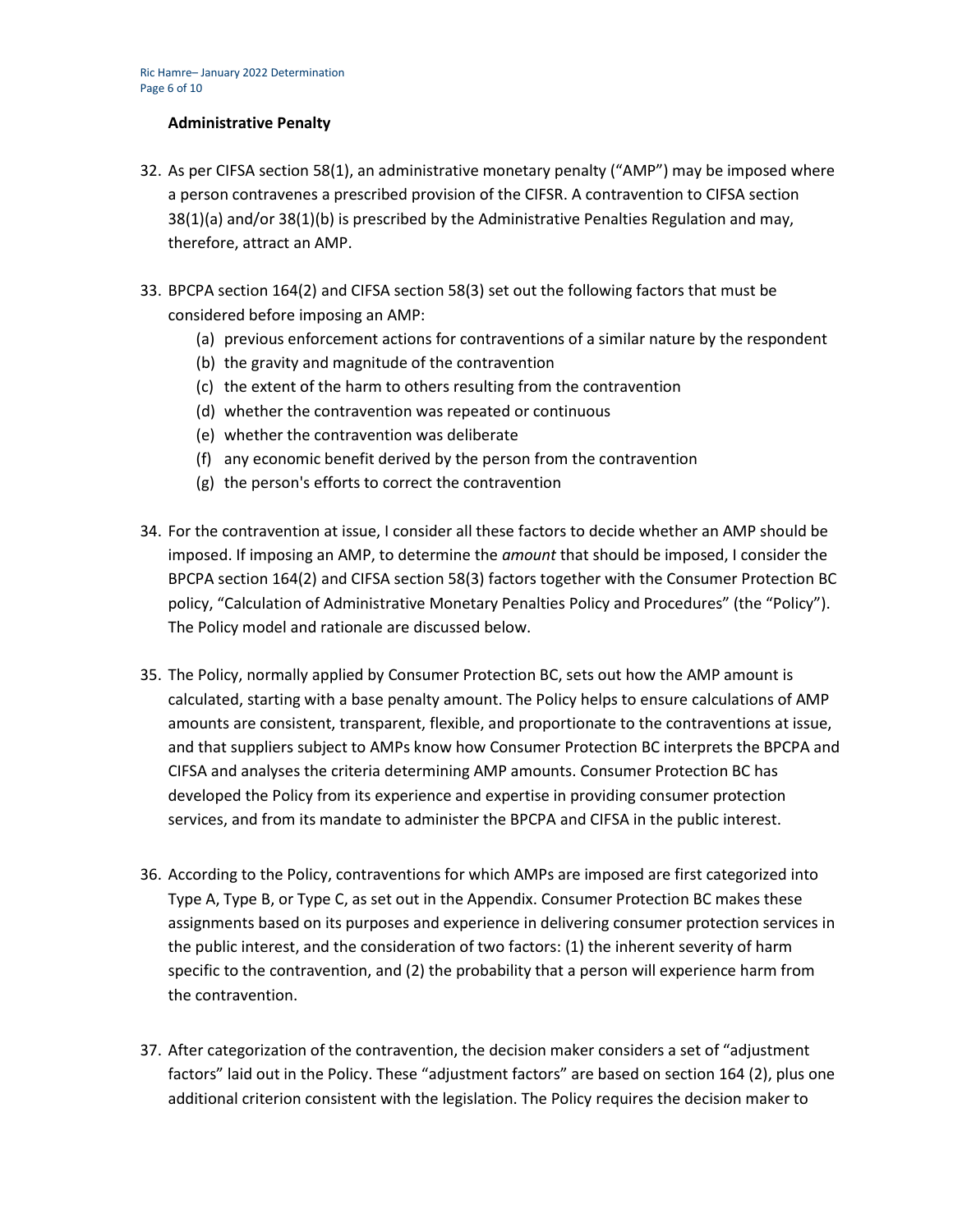choose a "gravity" value for each adjustment factor based on consideration of the relevant aggravating or mitigating circumstances.

- 38. When applying the Policy, the decision maker is considering all the factors under BPCPA section 164 (2) and CIFSA section 58(3) in their calculation or analysis of the AMP amount that should be imposed. The decision maker continues by then deciding in their discretion whether the amounts in the Policy or different amounts imposed based on consideration of the factors under BPCPA section 164 (2) and CIFSA section 58(3) (and one additional related criterion) and any other relevant circumstances.
- 39. In the respondent's opportunity to be heard notice, I identified the Policy and advised that it will be applied as part of any decision that may impose an AMP. This notice further stated that the Policy can be viewed on our website and would be otherwise provided to the respondent in paper form upon its request. Therefore, in this hearing the respondent had an opportunity to respond to the Policy by making submissions on the appropriateness of its application or its consistency with criteria in the BPCPA and CIFSA. However, in this hearing I have not received any submissions from the respondent on the Policy.
- 40. I have determined that an AMP should be imposed for the respondent's failure to complete the minimum required six hours of training in a program of embalming services approved by the Director during the past 2-year successive period (September 15, 2019, to September 15, 2021), beginning from when the licence was first issued. I now will consider the specific AMP to be applied.

#### **Calculation of the AMP amounts**

- 41. I first apply the Policy to calculate an AMP amounts. I then decide whether that amount or a different amount should be imposed based on consideration of the factors under BPCPA section 164(2) and CIFSA section 58(3), and one additional criterion, and any other relevant circumstances.
- 42. A breach to CIFSR section 38(1)(b) is a Type A contravention under the Policy (page 20 Appendix A, line 225). I agree with this categorization given the circumstances of this violation. It represents the appropriate level of severity and potential harm for prescribed contraventions according to the Policy.
- 43. Consequently, according to the AMP "Matrix" in part 4.3 (page 5) of the Policy, the "base" amount for penalty is \$500.00 for an individual.
- 44. My assessment of the adjustment factors applicable to these contraventions under the Policy's penalty matrix is set out in the table below.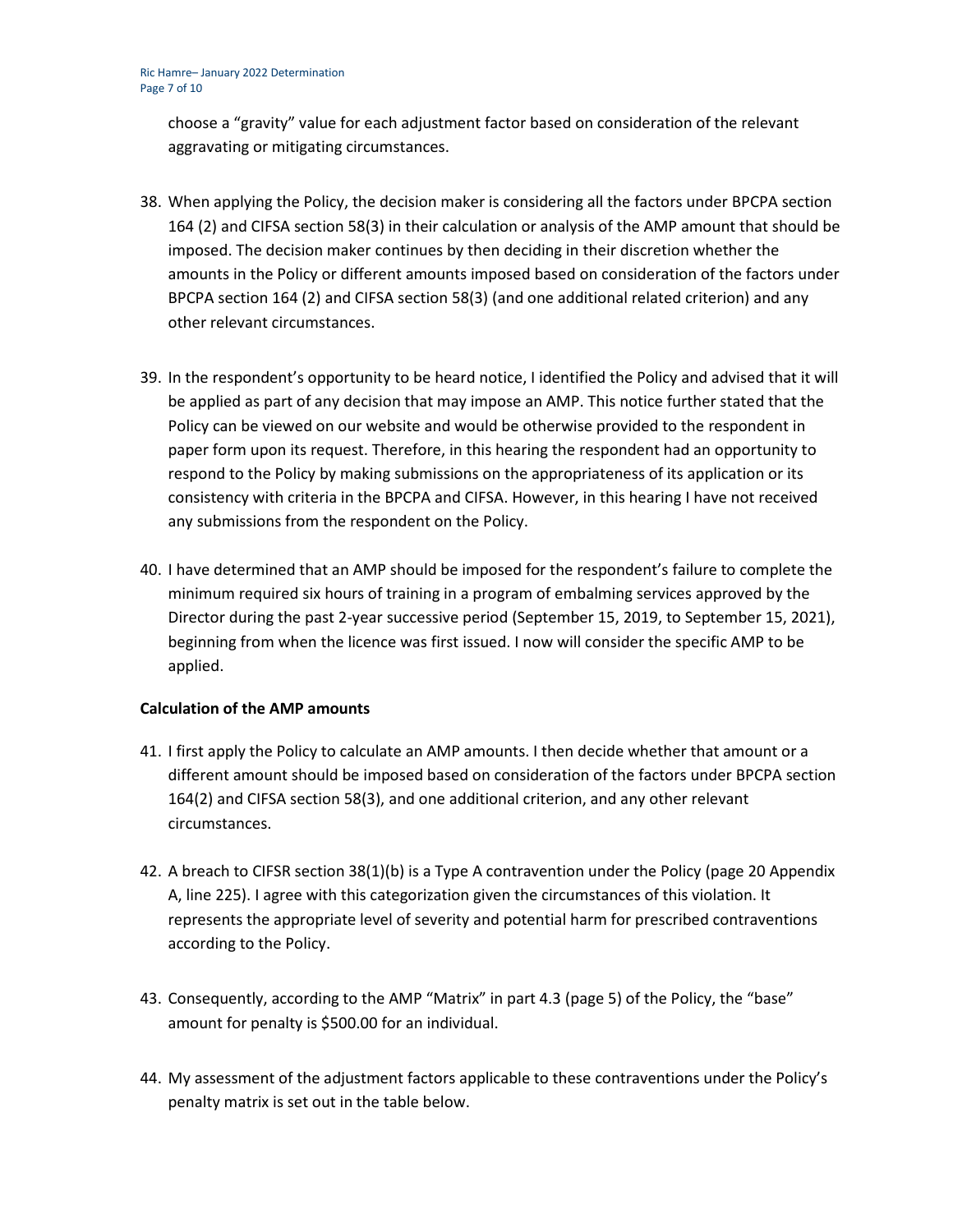| <b>Adjustment Factor</b> |                                                                                        | <b>Effect</b><br>on<br>Gravity | <b>Analysis</b>                                                                                                                                                                                                                                                                                                                                                                                                                                                                                                                                    |
|--------------------------|----------------------------------------------------------------------------------------|--------------------------------|----------------------------------------------------------------------------------------------------------------------------------------------------------------------------------------------------------------------------------------------------------------------------------------------------------------------------------------------------------------------------------------------------------------------------------------------------------------------------------------------------------------------------------------------------|
| 1.                       | <b>Previous</b><br>enforcement<br>actions for<br>contraventions of a<br>similar nature | 0                              | There are no previous enforcement actions by Consumer<br>Protection BC against the respondent. I maintain the gravity level<br>at neutral.                                                                                                                                                                                                                                                                                                                                                                                                         |
| 2.                       | <b>Gravity and</b><br>magnitude of the<br>contravention                                | $\mathbf{0}$                   | As mentioned in the decision, continuing education requirements<br>are in place to ensure funeral directors and embalmers grow and<br>expand their knowledge in the profession. The respondent has<br>continued to offer its service and professional expertise as an<br>embalmer without completing the requisite training. Imposing an<br>AMP is intended to correct the non-compliance and deliver a<br>message to the respondent about completing their education<br>requirements into the future. I maintain the gravity level at<br>neutral. |
| З.                       | <b>Extent of the harm</b><br>to others resulting<br>from the<br>contravention          | 0                              | There is no evidence or basis to infer harm to others resulting<br>from the contraventions. I maintain the gravity level at neutral.                                                                                                                                                                                                                                                                                                                                                                                                               |
| 4.                       | <b>Whether the</b><br>contravention was<br>repeated or<br>continuous                   |                                | The contravention was not repeated or continuous. I maintain<br>the gravity level at neutral.                                                                                                                                                                                                                                                                                                                                                                                                                                                      |
| 5.                       | <b>Whether the</b><br>contravention was<br>deliberate                                  | 0                              | I have no reason to believe the respondent's actions were of a<br>deliberate or intentional nature. I maintain the gravity level at<br>neutral.                                                                                                                                                                                                                                                                                                                                                                                                    |
| 6.                       | <b>Economic benefit</b><br>derived by the<br>person from the<br>contraventions         | 0                              | I have no reason to believe the respondent derived any economic<br>benefit from the contravention. I maintain the gravity level at<br>neutral.                                                                                                                                                                                                                                                                                                                                                                                                     |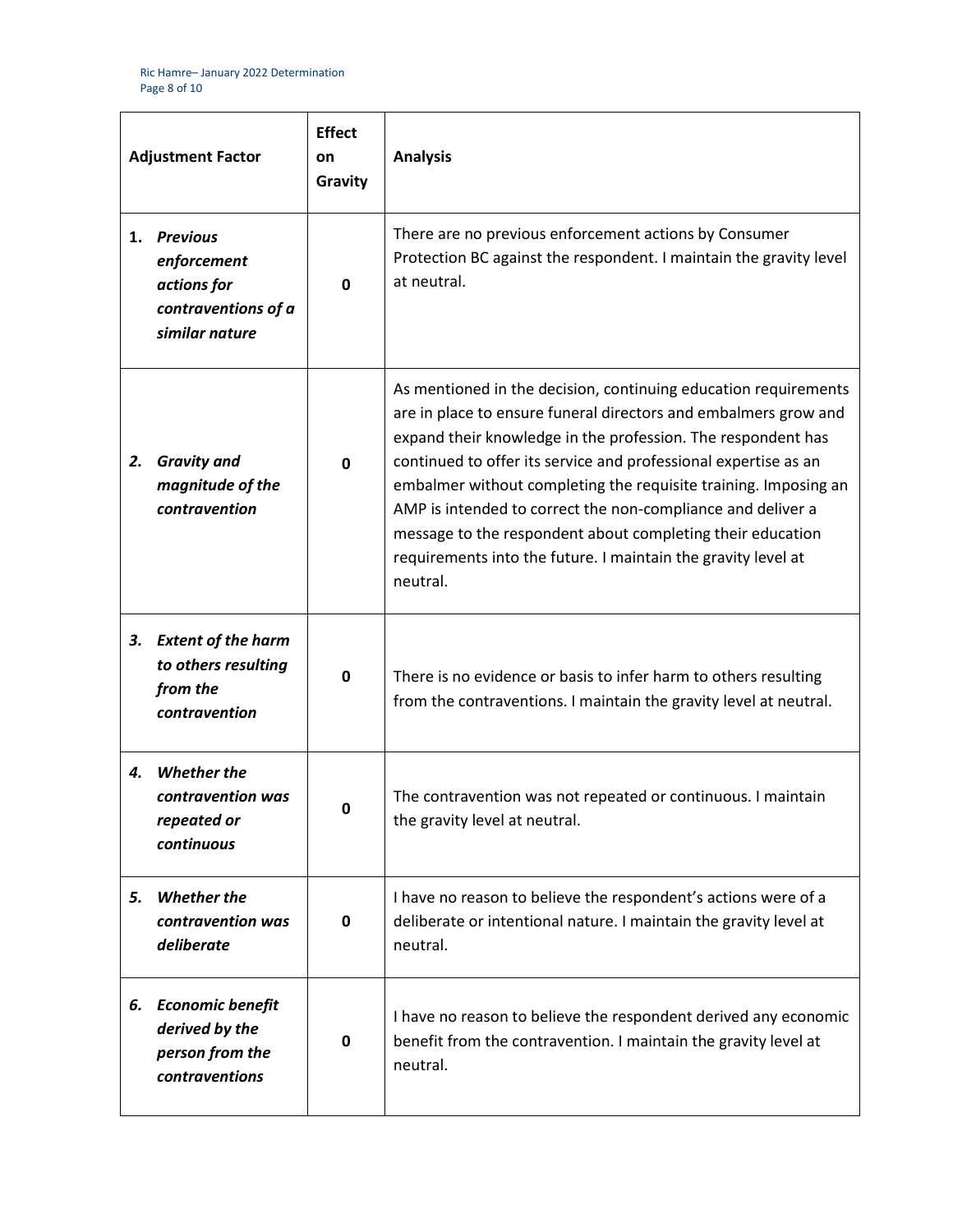| 7. | <b>Whether the person</b><br>made reasonable<br>efforts to mitigate<br>or reverse the<br>effects of the<br>contravention | $\Omega$    | I have taken into consideration that the respondent completed<br>four hours of approved training in embalming services. This<br>follows receipt of the Report that formalized an allegation and<br>initiated enforcement hearings. I am left with the impression that<br>the recent completion of training was only done in response to<br>the Report and the potential consequences. I am not convinced<br>that this warrants a mitigation to the gravity score; therefore, it<br>remains at a neutral level |
|----|--------------------------------------------------------------------------------------------------------------------------|-------------|---------------------------------------------------------------------------------------------------------------------------------------------------------------------------------------------------------------------------------------------------------------------------------------------------------------------------------------------------------------------------------------------------------------------------------------------------------------------------------------------------------------|
| 8. | The person's efforts<br>to correct the<br>contraventions &<br>prevent recurrence                                         | $\mathbf 0$ | I have not been given evidence on measures that will be taken to<br>ensure completion dates for education requirements are not<br>missed again. I maintain the gravity level at neutral.                                                                                                                                                                                                                                                                                                                      |

## **Final Calculation of AMP**

- 45. According to my application of the Policy and its AMP Matrix**,** the overall adjustment for the CIFSA section 38(1)(b) contravention involves an overall score of "zero."
- 46. The Policy determines that a violation of CIFSA section 38(1)(b) is a Type A contravention with a base penalty amount of \$500.00 for an individual. In this case, having found a gravity level of "zero" and in following the Matrix, I apply a penalty of **\$500.00**. In this hearing no additional relevant circumstances have been brought to bear on my analysis and calculation of penalty as to vary it from the Policy amount. I consider this penalty amount to be appropriate for the contravention. Attached to these reasons is a Notice of Administrative Penalty in the amount of **\$500.00.**

## **J. RECONSIDERATION**

47. A compliance order or monetary penalty may be reconsidered in accordance with Division 1 of Part 12 of the Act, subject to the provisions outlined in sections 181 and 182 (2). A request for reconsideration must be submitted within 30 days of delivery of the order to the respondent. The request must be in writing, identify the error the person believes was made or other grounds for reconsideration, and be accompanied by a \$262 application fee. A request for reconsideration should be addressed to: